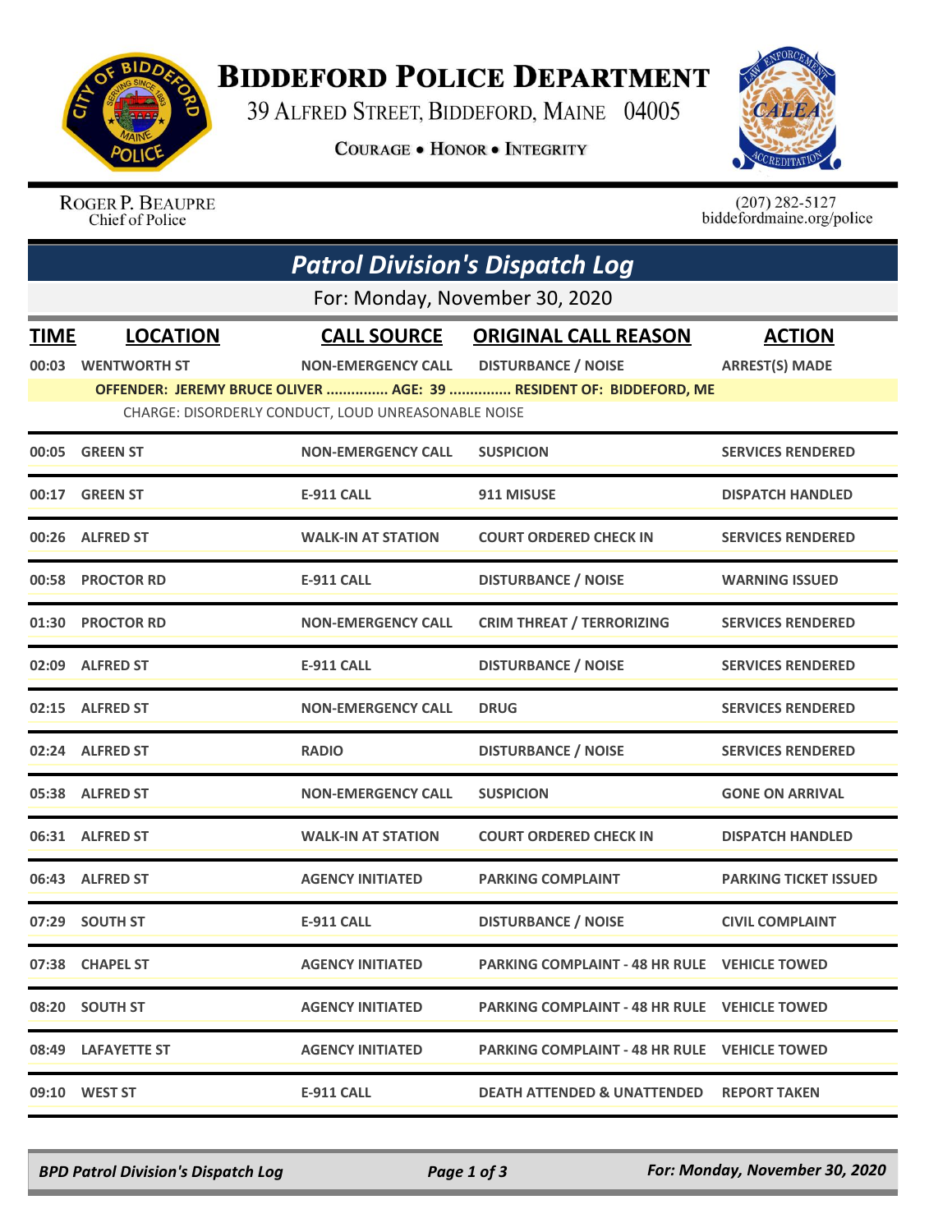| <b>TIME</b>   | <b>LOCATION</b>                                                                                                                     | <b>CALL SOURCE</b>             | <b>ORIGINAL CALL REASON</b>   | <b>ACTION</b>            |  |  |  |
|---------------|-------------------------------------------------------------------------------------------------------------------------------------|--------------------------------|-------------------------------|--------------------------|--|--|--|
| 09:10         | <b>OLD POOL RD</b>                                                                                                                  | <b>NON-EMERGENCY CALL</b>      | <b>SUSPICION</b>              | <b>SERVICES RENDERED</b> |  |  |  |
|               | 09:31 ALFRED ST                                                                                                                     | <b>WALK-IN AT STATION</b>      | <b>COURT ORDERED CHECK IN</b> | <b>DISPATCH HANDLED</b>  |  |  |  |
|               | 09:31 WEST ST                                                                                                                       | <b>NON-EMERGENCY CALL</b>      | <b>ANIMAL COMPLAINT</b>       | <b>SERVICES RENDERED</b> |  |  |  |
|               | 10:37 MAIN ST                                                                                                                       | <b>WALK-IN AT STATION</b>      | <b>HARASSMENT</b>             | <b>SERVICES RENDERED</b> |  |  |  |
|               | 10:52 ALFRED ST                                                                                                                     | <b>WALK-IN AT STATION</b>      | <b>ARTICLES LOST/FOUND</b>    | <b>REPORT TAKEN</b>      |  |  |  |
|               | 11:58 ALFRED ST                                                                                                                     | <b>WALK-IN AT STATION</b>      | <b>ARTICLES LOST</b>          | <b>DISPATCH HANDLED</b>  |  |  |  |
|               | 12:26 ADAMS ST                                                                                                                      | <b>E-911 CALL</b>              | <b>SUSPICION</b>              | <b>CIVIL COMPLAINT</b>   |  |  |  |
|               | 13:18 ELM ST                                                                                                                        | <b>WALK-IN AT STATION</b>      | <b>ASSAULT</b>                | <b>REPORT TAKEN</b>      |  |  |  |
|               | 13:33 ELM ST + UNION ST                                                                                                             | <b>E-911 CALL</b>              | <b>SUSPICION</b>              | <b>SERVICES RENDERED</b> |  |  |  |
|               | 14:23 ALFRED ST + UNION ST                                                                                                          | <b>NON-EMERGENCY CALL</b>      | <b>ANIMAL COMPLAINT</b>       | <b>NEGATIVE CONTACT</b>  |  |  |  |
| 14:46         | <b>WENTWORTH ST</b>                                                                                                                 | <b>NON-EMERGENCY CALL</b>      | <b>HARASSMENT</b>             | <b>SERVICES RENDERED</b> |  |  |  |
|               | 14:48 HILLS BEACH RD                                                                                                                | <b>NON-EMERGENCY CALL</b>      | <b>ASSIST OTHER AGENCY</b>    | <b>SERVICES RENDERED</b> |  |  |  |
|               | 14:59 ELM ST                                                                                                                        | <b>E-911 CALL</b>              | 911 MISUSE                    | <b>SERVICES RENDERED</b> |  |  |  |
|               | 15:06 ALFRED ST                                                                                                                     | <b>NON-EMERGENCY CALL</b>      | <b>TRESPASSING</b>            | <b>FIELD INTERVIEW</b>   |  |  |  |
| 15:14 HILL ST |                                                                                                                                     | <b>NON-EMERGENCY CALL</b>      | <b>MOTOR VEHICLE THEFT</b>    | <b>CIVIL COMPLAINT</b>   |  |  |  |
| 16:04 HILL ST |                                                                                                                                     | <b>E-911 CALL</b>              | <b>DOMESTIC COMPLAINTS</b>    | <b>REPORT TAKEN</b>      |  |  |  |
|               | <b>16:18 MAIN ST</b>                                                                                                                | <b>NON-EMERGENCY CALL</b>      | <b>WEAPONS</b>                | <b>UNFOUNDED</b>         |  |  |  |
|               | <b>17:21 MAIN ST</b>                                                                                                                | <b>RADIO</b>                   | <b>PAPERWORK</b>              | <b>PAPERWORK SERVED</b>  |  |  |  |
|               | 18:07 MAIN ST                                                                                                                       | <b>RADIO</b>                   | <b>ROAD HAZARD</b>            | <b>SERVICES RENDERED</b> |  |  |  |
|               | 18:50 ALFRED ST                                                                                                                     | <b>NON-EMERGENCY CALL</b>      | <b>CRIMINAL MISCHIEF</b>      | <b>REPORT TAKEN</b>      |  |  |  |
|               | 19:28 BARRA RD                                                                                                                      | <b>NON-EMERGENCY CALL</b>      | <b>CHECK WELFARE</b>          | <b>SERVICES RENDERED</b> |  |  |  |
|               | 20:15 ALFRED ST                                                                                                                     | <b>NON-EMERGENCY CALL</b>      | <b>COURT ORDERED CHECK IN</b> | <b>DISPATCH HANDLED</b>  |  |  |  |
|               | 20:32 ELM ST                                                                                                                        | NON-EMERGENCY CALL SHOPLIFTING |                               | <b>SUMMONS ISSUED</b>    |  |  |  |
|               | OFFENDER: ASHLEY MEGAN GAGNE  AGE: 36  RESIDENT OF: BIDDEFORD, ME<br>CHARGE: THEFT BY UNAUTHORIZED TAKING OR TRANSFER - SHOPLIFTING |                                |                               |                          |  |  |  |
|               |                                                                                                                                     |                                |                               |                          |  |  |  |
|               | <b>21:17 FALL ST</b>                                                                                                                | <b>NON-EMERGENCY CALL</b>      | <b>DISTURBANCE / NOISE</b>    | <b>SERVICES RENDERED</b> |  |  |  |

*BPD Patrol Division's Dispatch Log Page 2 of 3 For: Monday, November 30, 2020*